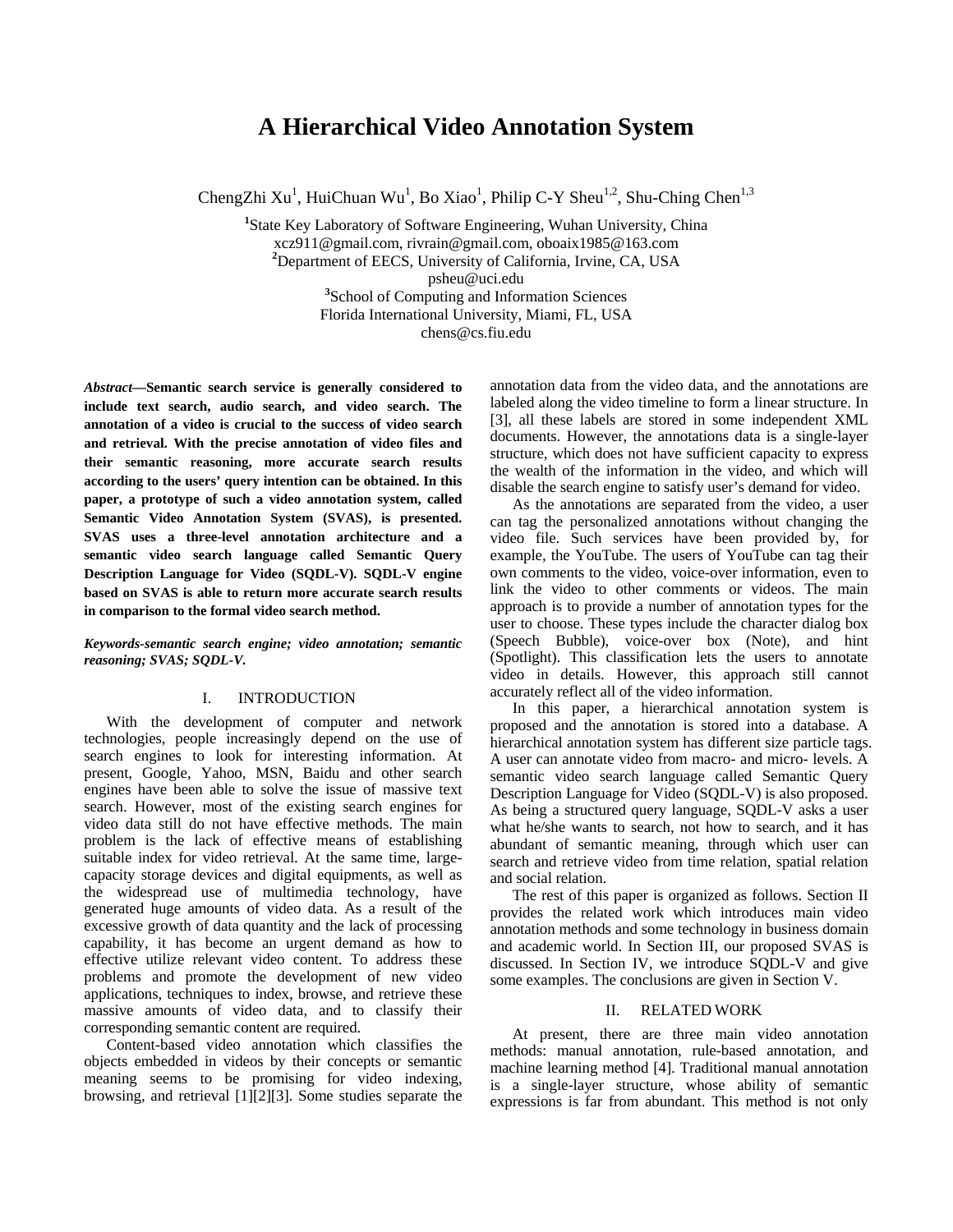time-consuming and laborious, but also easier to be misunderstood by the users. At the same time, different people having different criteria will also destroy the consistency of the annotations. Though manual annotation is the worst method when efficiency and speed are considered, it has the best performance in the veracity field. Rule-based annotation methods use expert knowledge to classify the annotation [5][6]. The category of the annotations is an embryonic form of hierarchical annotations. Generally, a single-level category of the annotations cannot cover all the semantic content, and therefore it cannot meet the generalpurpose requirements of video annotations. Machinelearning methods, based on studying the samples, establish all kinds of semantic models and extend these models to the entire video [7][8]. Although machine-learning methods reduce the manual operations, they rely on learning samples. These samples are provided by humans and annotated manually. Selecting inappropriate study samples will result in study failure. At the same time, machine learning methods rely on artificial intelligence. Only when there is a breakthrough development in artificial intelligence, machine learning methods are able to give its full potential in video annotations.

Many research groups have started to develop techniques for video search and chosen a multi-method to approach video search. A semantic video search engine which includes two search methods, namely concept-based and visual example-based was developed in [9], and an interactive video search system which is based on visual paradigm was proposed in [10]. Before searching video, a user needs to draw an image to describe the search conditions by a special tool, and then the system uses this image as an example data to match the video from the Web. This method is interesting, but drawing is too complex to a general user, and drawing an image cannot precisely express the user's demand.

The Carnegie Mellon University Informedia group proposed an interactive video search system based on merging storyboard strategies. This system uses four queries to stepwise refine the search result, such as query-by-text, query-by-image, query-by-concept, query-by-best-of-topic [11]. A multi-method strategy is more precise than the single-method, but a user needs to put more effort into the interactive search process, and it is more time consuming.

A new trend is to introduce the ontology into video search. The research group in the City University of Hong Kong proposed a model, called ontology-enriched semantic space (OSS) [12]. It matches user's keywords to ontology concepts, and induces these concepts to other relevant concepts for video search. However, the maintenance and update of ontology model are difficult.

Some video search systems use Graphic User Interface (GUI) to deal with search work, while some other systems use video search language to do this job. The research group in University of Michigan proposed a temporal query language for video data. Many temporal relationships have been defined, such as before, after, meet, start, during, finish [13]. Time relationship just one of important relationship in the video, but there are many other relationships that have not been mentioned by this language. In Hanoi University of

Technology, a SQL-based query language combining object features and semantic events for video retrieval was proposed [14]. Its syntax is: SELECT <output> FROM <database> WHERE<condition>. However, it only outputs the frame of a video, and its condition part only compares an object attribute with other attribute or constant.

## III. SEMANTIC VIDEO ANNOTATION SYSTEM (SVAS)

As mentioned earlier, though manual annotation is considered the worst method in the aspects of efficiency and speed, it has the best performance in the veracity field. Since veracity is one of the most important aspects in semantic search and our proposed SVAS (Semantic Video Annotation System) is developed for semantic video retrieval, the concerns have been on how to improve the efficiency and annotation speed in the precondition of high veracity. Therefore, SVAS adopts the manual annotation method.

SVAS is able to supply the video annotation data for the semantic video search engine. The users of the semantic video search engine can use the Semantic Query Description Language to search the video information from the database indirectly.

## *A. Objectives*

Most of the current existing video annotation systems are video scenario based. Notes can be added to the time segments on a video timeline. A user can also view the video clip, mark a time segment, playback the segment, or attach his/her written notes to the segment. All of the annotation information is in the video level and will be mixed together, which makes it very difficult on semantic video retrieval. That is, the users cannot effectively and easily get what they want. Resolving this problem is our main objective. In addition, a semantic video annotation tool at least should support the following functionality:

- Annotate a video effectively;
- Divide a video into a number of scenes;
- Divide a scene into a number of frames;
- Develop a unified schema for semantic video annotation;
- Import & export the semantic video annotation information;
- Annotate a scene and a frame solely;
- Support as many video formats as possible; and
- Provide convenience on annotation data transfer.

#### *B. Architecture*

Almost all of the existing system architectures are only video-level based. In our proposed SVAS, an innovative multi-level annotation strategy is developed, which are shown in Fig. 1. All the videos have their general architecture. Below the video-level, there are triple-level structures including scene level, shot level, and frame level. In SVAS, the scene and shot are integrated as one concept to form the triple-level architecture.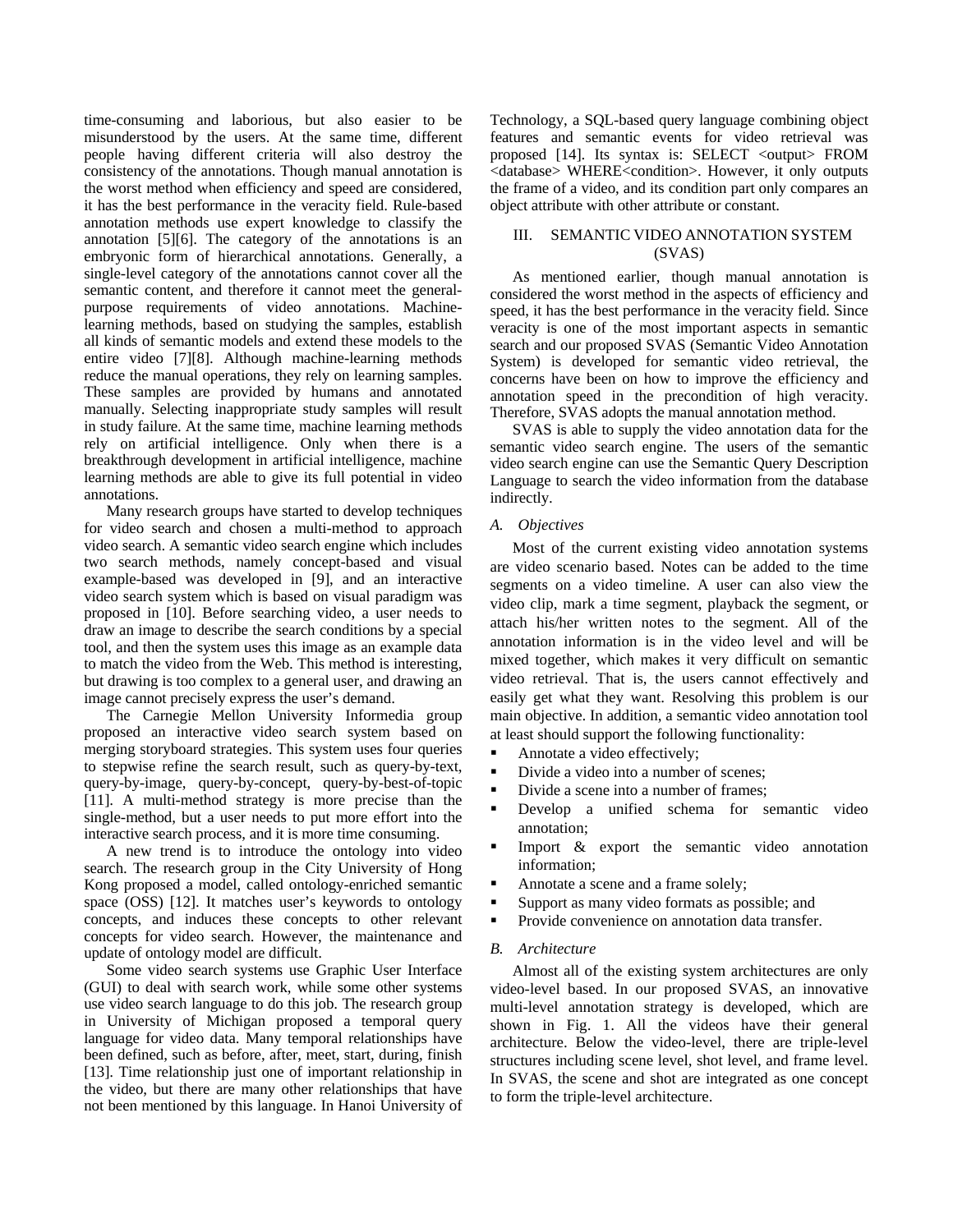

Figure 1. Multi-level structure.

#### *C. Components*

SVAS includes three modules: the video control and video information collection module, the video annotation module, and the database module. The first two modules are connected with the video stream, while the last one stores the video annotations. The Eclipse platform is used as the development environment using java programming language and MySQL for the database. Java Media Framework (JMF) is adopted as the video processing framework so SVAS can well support the AVI format. The general architecture of SVAS is presented in Fig. 2.

The video control and video information collecting module can control the video states in real-time. These include play, pause, stop, and replay. Moreover, this module can get the related information of the current video file, such as video name, video duration, and video frame timestamps.



Figure 2. Architecture of SVAS.

#### *D. Annotation Process*

The video annotation module can annotate the video file based on the previous module. Thanks to the analysis of the video architecture, the annotation module works in three steps.

In the first step, it starts to play the video, and chooses a frame by pausing the video. At this time, the related information such as the video name and current frame number will be returned by the first module. If that frame is the key frame in the video or scene, the user can also add some alias information to distinguish each other. Then the user can annotate the location of the frame where it occurs. Also, if a user has some additional information to annotate, the user can add them into the description field. This is just the general annotation of the frame. The tool can even annotate the object in the frame, and the relationships of the objects, and the events in the frame. First, the object annotation includes the object name and object concept, and the object relationship includes the spatial relationship and logic relationship. The spatial relationship describes the location relationship of the two objects, and the logic relationship defines the social relation of the two objects. The events in the frame can be annotated in the form of event definition and event relationship definition. An event definition includes two objects and an action, which these three elements constitute an event. An event relationship can point out the order of two events.

In the second step, after the annotation of a serial of frames, a user can choose a number of successive frames to construct a scene, and then the tool can annotate the new constructed scene. First, the definition of a scene includes three elements, namely the key frame, start frame, and end frame. Of course, the video level information can be restored in the frame level (i.e., we can ignore the video information here). If a user has some additional information to annotate, the user can add them into the description field. This is just the general annotation of the scene. In the next step, the tool can annotate the object in the scene, and the relationships of the objects, and the events in the scene. Like first step, the tool annotates the object, object relationship, and events once again. However, this is not a simple repeat. In this step, the object will be the scene level object, and the events will be the scene level events. User can choose the kernel objects and kernel events as the scene objects and events.

In the third step, after the scene level annotation, the tool will deal with the top level annotation—video level annotation. As we all know, the video level annotation should be very obvious and usual. However, in our system, the video annotation is very similar to the scene annotation. First, a user can make a general annotation for the video, which includes the video name and video category. Then, we can do the annotation job once again, which has done in the above step. The difference is that everything is on the video level. At the same time, the relationship of the objects in the scene level and video level is only a logic relationship. The spatial relationship does not exist any more.

## *E. Database Design*

In our tool, all the annotation data can be stored in the database in real-time. Therefore, the database of the tool is also designed to be triple-level. In order to be compatible with other annotation system, our tool can export annotation from the database to an XML file. Table I, Table II, and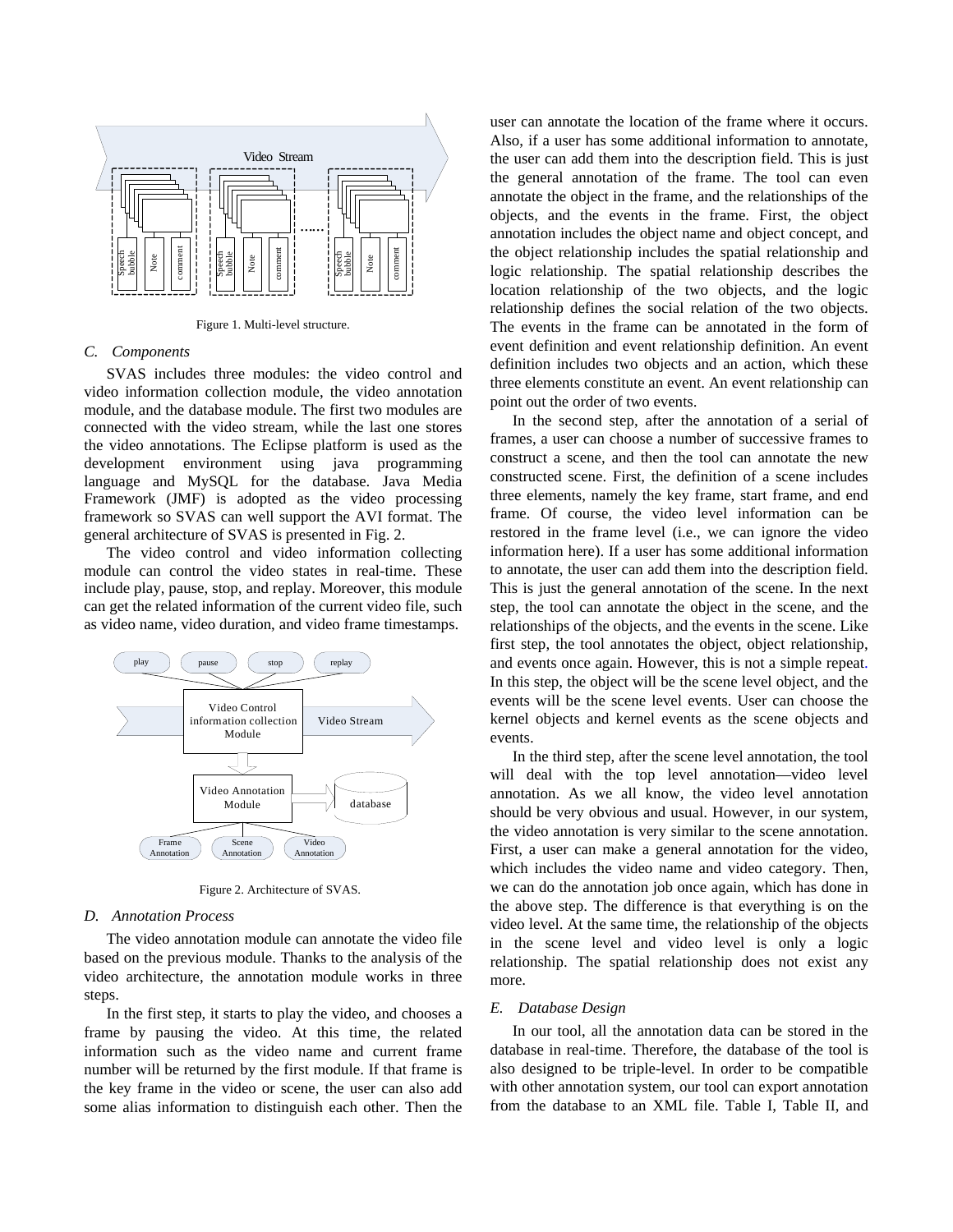Table III show the frame-level, scene-level, and video-level tables in the database.

| <b>Table name</b>     | <b>Description</b>                                   |  |
|-----------------------|------------------------------------------------------|--|
| frame                 | Frame basic information                              |  |
| frameobjects          | Frame object information                             |  |
| frameevents           | Frame event information                              |  |
| frameeventrelations   | Frame event relationship, sequence, parallel, etc.   |  |
| framelogicrelations   | Frame object logic relationship, social relationship |  |
| framespatialrelations | Frame object spatial relationship, location          |  |
|                       | relationship                                         |  |

TABLE I. Tables at the frame level

| TABLE II. Tables at the scene level |
|-------------------------------------|
|-------------------------------------|

| <b>Table name</b>   | <b>Description</b>                                   |
|---------------------|------------------------------------------------------|
| scene               | Scene basic information                              |
| sceneobjects        | Scene object information                             |
| sceneevents         | Scene event information                              |
| sceneeventrelations | Scene event relationship, sequence, parallel, etc.   |
| scenelogicrelation  | Scene object logic relationship, social relationship |

TABLE III. Tables at the video level

| Table name          | <b>Description</b>                                   |  |
|---------------------|------------------------------------------------------|--|
| video               | Video basic information                              |  |
| videoobjects        | Video object information                             |  |
| videoevents         | Video event information                              |  |
| videoeventrelations | Video event relationship, sequence, parallel, etc.   |  |
| videologicrelation  | Video object logic relationship, social relationship |  |

#### *F. User Interface*

Our annotation tool has a human-base interface, whose screenshot is displayed in Fig. 3. The main interface has been divided into two parts. The left part is the video player panel, and the right part is the triple-level annotation panel.

The video player has many methods to play video, such as play, pause, forward frame play, and backward frame play. Through this player, a user can get the detailed information from the video. The annotation panel has three property sheets according to the three-level annotations. A user can tag the video in the sequence accordance with the three steps introduced earlier, or any sequence the user needed. Meanwhile, the user can store the annotations into the database.

## IV. SQDL-V AND QUERY METHOD

Most systems use GUI to input user demand, this is convenient. But if we want assign a search plan or batch process, then GUI cannot do anything about it. Our annotations store in relational database, so a simple approach is use SQL to search information in the database directly. But our annotation is a three-level structure; the database contains too many tables, the query of SQL must be very complex, and complex language is too hard for user to use. So we proposed a special search language for hierarchical video annotation, whose name is Semantic Query Description Language for Video (SQDL-V). In this section, we introduce SQDL-V and explain how SQDL-V converts to SQL.

| File Edit Export                           |                                                                                                                                                                            |
|--------------------------------------------|----------------------------------------------------------------------------------------------------------------------------------------------------------------------------|
|                                            | Frame<br>Scene/Shot<br>Video                                                                                                                                               |
| <b>THESE COLUMN</b><br><b>E</b> 41 IE<br>圈 | <b>ALIAS</b><br>Frame 606<br>Location<br>Object setting<br>Relation<br>Event<br>Object<br>Concept<br>$\overline{\phantom{a}}$<br>add<br>$\blacksquare$<br>remove<br>Import |
|                                            | <b>Description</b>                                                                                                                                                         |
|                                            | Abort<br>Save                                                                                                                                                              |

Figure 3. Graphic user interface.

Like SQL, SQDL-V is a structured query language. SQDL-V contains many semantic phrases, and so the user can expediently search information at each annotation level. As the information is stored in a database, ultimately SQDL-V will convert to SQL to search the database.

## *A. SQDL-V grammar*

SQDL-V expands the basis SQL by introducing the semantic representation service environment and variables to represent all kinds of relational. SQDL-V grammar is similar with SQL grammar with almost the same basic structure. The SQDL-V grammar is shown in Table IV. As can be seen from Table IV, SQDL-V Basic architecture consists of three parts: *WITH Clause, WHERE Clause,* and *SELECT Clause*.

TABLE IV. SQDL-V grammar

| SODL-V expression::=With Clause Where Clause Select Clause      |
|-----------------------------------------------------------------|
| With Clause ::= <with> DataSource (, DataSource)*</with>        |
| DataSource ::= Input_Statement   Variable_Statement             |
| $Input_5$ Statement ::= <input/> DataType ObjectName "=" String |
| Variable_Statement ::= DataType ObjectName [ $"=$ (" ParamName  |
| ("," ParamName )* ")" ]                                         |
| ParamName ::= VariableName   Constant                           |
| VariableName::= ObjectName ("." AttributeName)*                 |
| $Constant ::= String / Integer / float$                         |
| Where Clause ::= <where> Where_Item ("," Where_Item )*</where>  |
| Where Item $\cdots$ Condition   Function                        |
| Condition ::= ParamName Relation_Op ParamName                   |
| Relation_Op ::= "="   ">"   ">="   "<"   "<="   "!="            |
| Function::=FunctionName "[" ParamName ("," ParamName)* "]"      |
| $Select$ Clause ::= <select>VariabletName</select>              |

In the *WITH Clause*, the search level (frame, scene, or video) and the variables in that level are defined. If needed, the user input can also be defined using the *INPUT* phrase. In the *WHERE Clause*, the restriction is expressed in the object-relational concept. An object is a hierarchical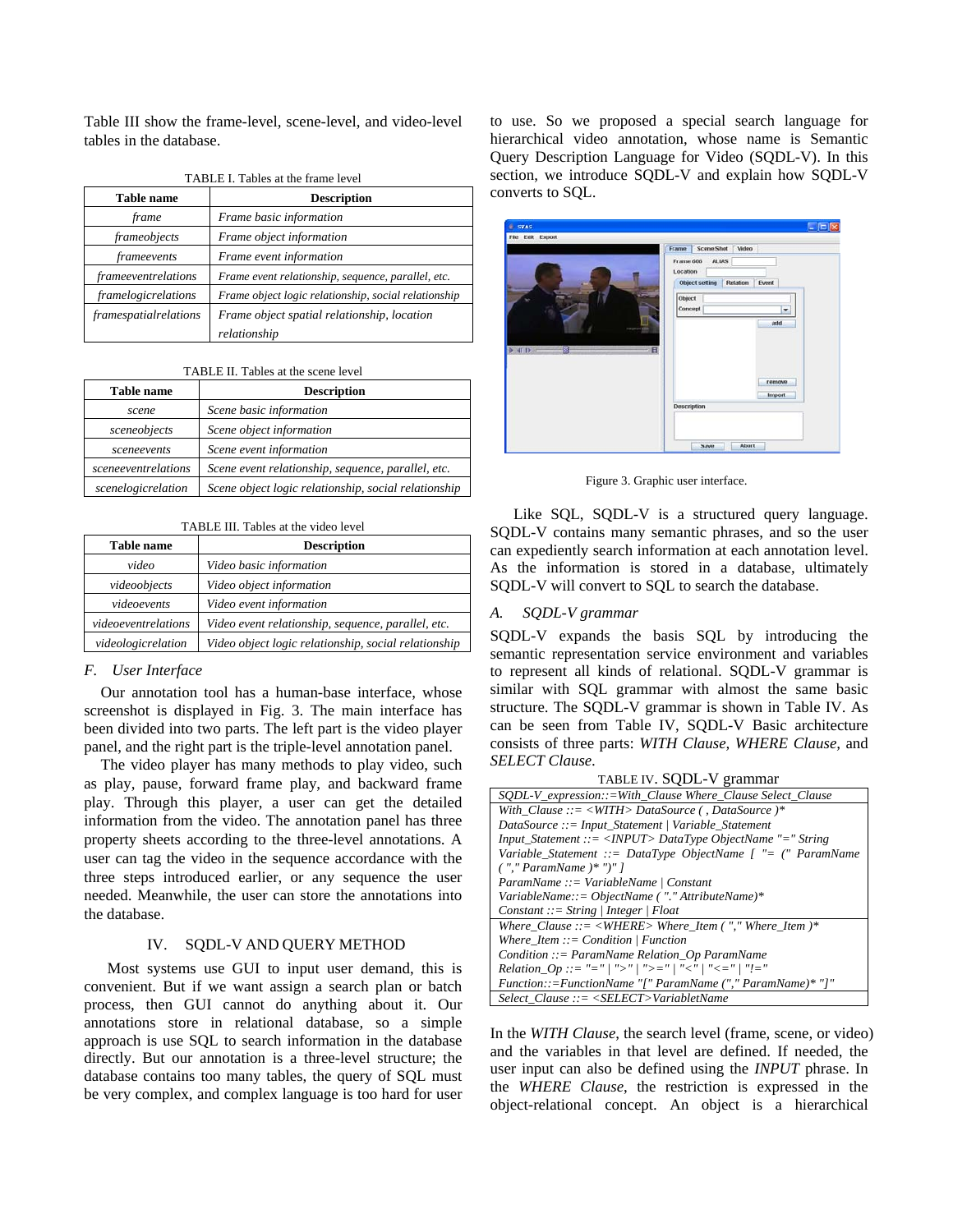structure, and the dot operator is used to refer to an object attribute. Hence, the form of search restriction will look like "*f.e1.object1=x*", where *f* (frame) are three-level hierarchies. In the expression *m.n*, *m* is the father hierarchy or an object, and *n* is the child hierarchy or the attribute of *m*. Moreover, the relationship between two different objects can be expressed with *relation[object1, object2]*, too. Finally, in the *SELECT Clause*, the search target is specified. The target is always *id* of a level, such as frame *id*, scene *id*, or video *id*.

## *B. SQDL-V function and predicate*

In order to make SQDL-V more precise and standardized user inputs, some functions and predicates about time, spatial, and logical relations are designed as shown in Table V.

TABLE V. SQDL-V functions and predicates

| <b>Time relation</b>                                                                |  |  |  |  |
|-------------------------------------------------------------------------------------|--|--|--|--|
| 1. Sequence[event1,event2]                                                          |  |  |  |  |
| Description: Event1 occurred before event2.                                         |  |  |  |  |
| 2. Parallel[event1,event2]                                                          |  |  |  |  |
| Description: Event1 and event2 occurred at the same time.                           |  |  |  |  |
| <b>Spatial relation</b>                                                             |  |  |  |  |
| 1. Left[object1,object2]                                                            |  |  |  |  |
| Description: Object1 is to the left of object2.                                     |  |  |  |  |
| 2. Down[object1,object2]                                                            |  |  |  |  |
| Description: Object1 is under object2.                                              |  |  |  |  |
| 3. Include[object1,object2]                                                         |  |  |  |  |
| Description: Object2 is in object1, or object1 includes object2.                    |  |  |  |  |
| 4. Front[object1,object2]                                                           |  |  |  |  |
| Description: Object1 is to the front of object2.                                    |  |  |  |  |
| Logic relation                                                                      |  |  |  |  |
| 1. $f_i logicRelation = relation, f_i logicRelation. object1 =$<br>$\mathcal{X}$    |  |  |  |  |
| $f. logic Relation. object2 = y$ (relation, x, and y are defined in the             |  |  |  |  |
| WITH clause.)                                                                       |  |  |  |  |
| Description: It is the frame-level logic relation between x and y.                  |  |  |  |  |
| $s.logicRelation = relation, s.logicRelation. object1 =$<br>2.<br>$\mathcal{X}$     |  |  |  |  |
| s.logicRelation.object2 = $y$ (relation, x, and y are defined in the                |  |  |  |  |
| WITH clause.)                                                                       |  |  |  |  |
| Description: The scene-level logic relation between x and y.                        |  |  |  |  |
| 3. v.logicRelation = relation, v.logicRelation.object1 =<br>$\mathcal{X}_{\bullet}$ |  |  |  |  |
| v.logicRelation.object2 = y (relation, x, and y are defined in the                  |  |  |  |  |
| WITH clause.)                                                                       |  |  |  |  |
| Description: The video-level logic relation between x and y.                        |  |  |  |  |
| 4. Logic relation can be defined by the user freely.                                |  |  |  |  |
| Description: The logic relation can be defined by the user.                         |  |  |  |  |

## *C. SQDL-V examples*

Here, several SQDL-V examples in each level are presented as follows.

Example [1]: A frame-level query: The select condition is about spatial relation of two objects. This example is to search a frame which contains two objects, namely President Obama and the First Lady, and these two objects have a spatial relationship of side by side.

*WITH frame f* 

*INPUT String x="President Obama", String y="First Lady" WHERE left[x, y] SELECT f.id* 

Example [2]: A frame-level query: The select condition is about time relation of two events. This example is to search a frame which contains two events, namely the First Lady shaking hand with the Queen and the journalist taking the pictures, and these two events have a time relationship of occurring at the same time.

```
WITH frame f, event e1, event e2
```
*INPUT String x="First Lady", String y="Queen", String action1="shake hands" String m="Journalist", String action2="take picture"* 

*WHERE f.e1.object1=x, f.e1.object2=y, f.e1.action=action1, f.e2.object1=m, f.e2.action=action2, parallel [e1, e2] SELECT f. id* 

Example [3]: A scene level query: To search a scene which contains two objects, namely Obama and Air Force One, and these objects form an action which Obama gets off Air Force One.

*WITH scene s, event e* 

*INPUT String x="Obama", String y="AirForceOne", String action="get Off" WHERE s.e.action=action, s.e.object1=x, s.e.object2=y SELECT s.id*

Example [4]: A video-level query: To search a video which includes two objects, Obama and Jason, and these two objects have a logic relation of colleagues.

#### *WITH video v, event e*

*INPUT String x="Obama", String action="Jason", String relation="colleague"* 

*WHERE v.logicRelation=relation, v.logicRelation.object1= x, v.logicRelation.object2 = y, SELECT v. id*

## *D. SQDL-V conversion*

In the above examples, the SQDL-V sentence is based on an object-relational database. However, our database is not based on object-relational database. Therefore, we have to convert the object relation into the none-object relation. Take Example [1] as an instance. Before the conversion, we parse and extract SQDL-V expression features, and organize them as a form, which is displayed in Table VI.

| <b>WITH</b><br><b>CLAUSE</b>   | <b>VARIABLE</b>  | <b>TYPE</b> | <b>VALUE</b>      |
|--------------------------------|------------------|-------------|-------------------|
|                                | X                | String      | President Obama   |
|                                | v                | String      | <b>First Lady</b> |
| <b>WHERE</b><br><b>CLAUSE</b>  | <b>PREDICATE</b> | PARAM1      | PARAM2            |
|                                | left             | X           |                   |
| <b>SELECT</b><br><b>CLAUSE</b> | select           | f.id        |                   |

TABLE VI. SQDL-V expression features

In this process, the SQDL-V sentence is divided into three parts: *WITH* clause, *WHERE* clause, and *SELECT* clause. These parts map the basic elements of the SQL sentence and are used for the conversion.